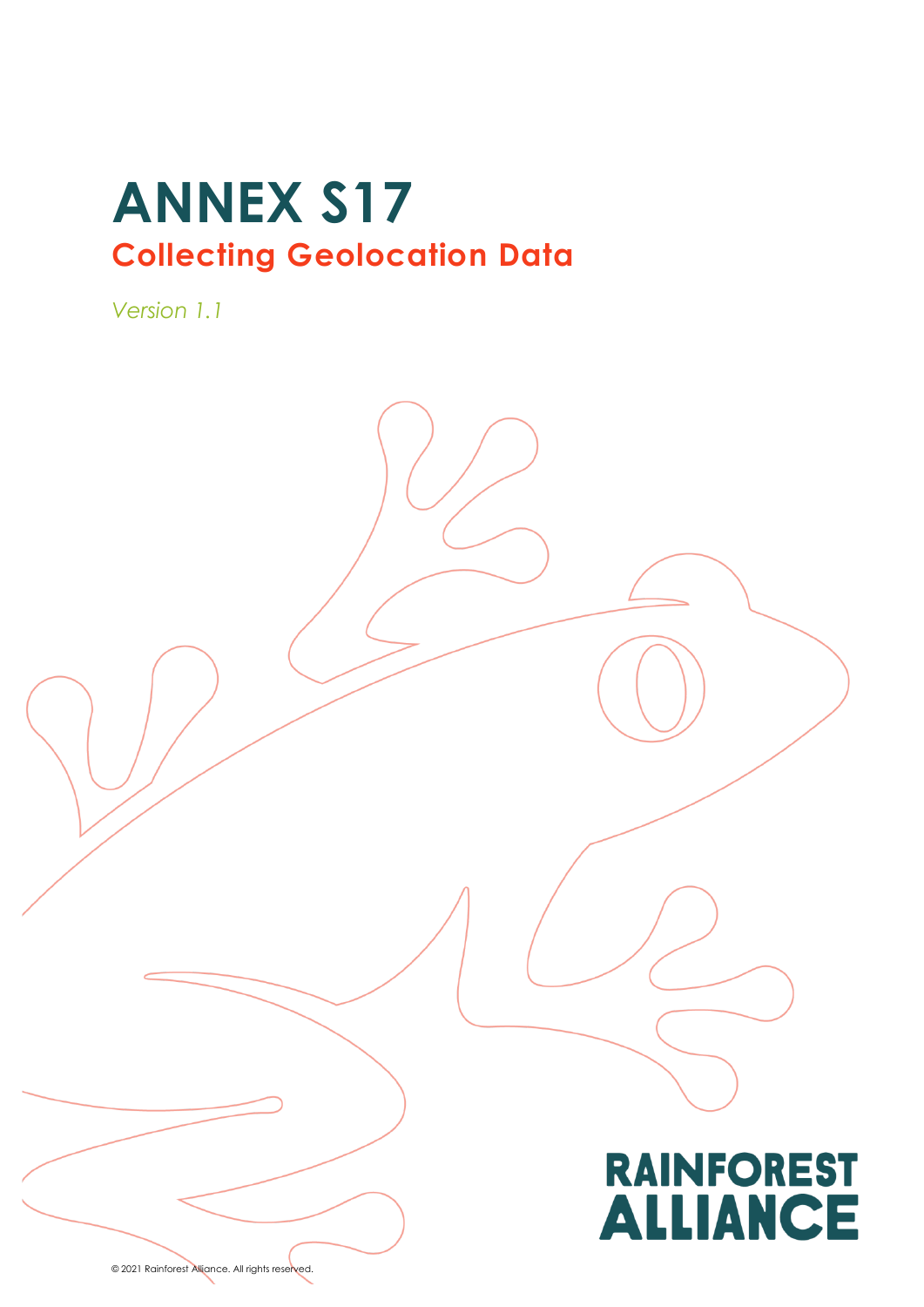

#### Translation Disclaimer

For any question related to the precise meaning of the information contained in the translation, please refer to the official English version for clarification. Any discrepancies or differences in meaning due to translation are not binding and have no effect for auditing or certification purposes.

#### More information?

For more information about the Rainforest Alliance, visit [www.rainforest-alliance.org](http://www.rainforest-alliance.org/) or contact [info@ra.org](mailto:info@ra.org)

| <b>Document Name:</b>                                                                                                                                                                                                                                                                                                       |                   | <b>Document Code:</b>         | Version:             |  |  |
|-----------------------------------------------------------------------------------------------------------------------------------------------------------------------------------------------------------------------------------------------------------------------------------------------------------------------------|-------------------|-------------------------------|----------------------|--|--|
| Annex \$17: Collection of Geolocation<br>Data                                                                                                                                                                                                                                                                               |                   | $SA-S-SD-18-V1.1$             | V1.1                 |  |  |
| Date of first<br>publication:                                                                                                                                                                                                                                                                                               | Date of revision: | Valid From:                   | Expires by:          |  |  |
| June 29, 2021                                                                                                                                                                                                                                                                                                               | S                 | July 1st, 2021                | Until further notice |  |  |
| Developed by:                                                                                                                                                                                                                                                                                                               |                   | Approved by:                  |                      |  |  |
| Rainforest Alliance Department Standards Director of Standards and Assurance<br>and Assurance                                                                                                                                                                                                                               |                   |                               |                      |  |  |
| Linked to:                                                                                                                                                                                                                                                                                                                  |                   |                               |                      |  |  |
| \$A-S-SD-1-V1.1 Rainforest Alliance 2020 Sustainable Agriculture Standard, Farm<br>requirements (1.2.12. 1.2.13. 1.2.14. 1.2.15. and 6.1.1. 6.1.2)<br>\$A-S-SD-13-V1 Annex \$12: Additional Details on requirements for no-conversion<br>\$A-G-SD-5-V1.1 Guidance Document D: Geolocation and Risk Maps<br><b>Replaces:</b> |                   |                               |                      |  |  |
| \$A-G-SD-5-V1 Guidance Document D: Geolocation and Risk Maps                                                                                                                                                                                                                                                                |                   |                               |                      |  |  |
| <b>Applicable to:</b>                                                                                                                                                                                                                                                                                                       |                   |                               |                      |  |  |
| Farm Certificate holders                                                                                                                                                                                                                                                                                                    |                   |                               |                      |  |  |
| Country/Region:                                                                                                                                                                                                                                                                                                             |                   |                               |                      |  |  |
| All                                                                                                                                                                                                                                                                                                                         |                   |                               |                      |  |  |
| Crop:                                                                                                                                                                                                                                                                                                                       |                   | <b>Type of Certification:</b> |                      |  |  |
| All crops in the scope of the Rainforest<br>Alliance certification system; please see<br>Certification Rules.                                                                                                                                                                                                               |                   | <b>Farm Certification</b>     |                      |  |  |

*Any use of this content including reproduction, modification, distribution or republication, without the prior written consent of Rainforest Alliance is strictly prohibited.*

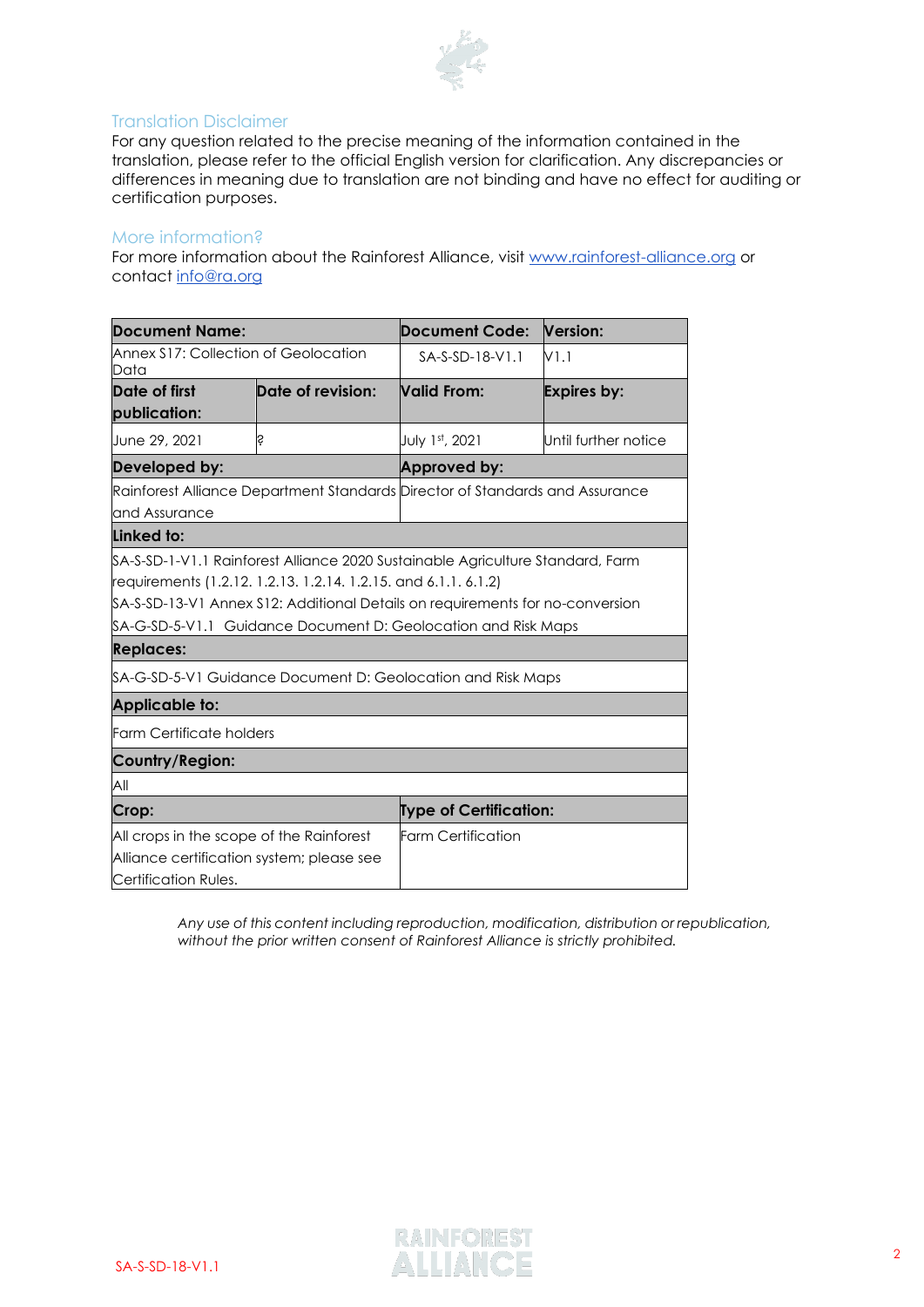

# **TABLE OF CONTENTS**

| 1. |     |                                                                                           |  |  |
|----|-----|-------------------------------------------------------------------------------------------|--|--|
| 2. |     |                                                                                           |  |  |
| 3. |     |                                                                                           |  |  |
| 4. |     |                                                                                           |  |  |
|    |     |                                                                                           |  |  |
|    |     | 4.2 Requirements for Protected Areas, natural forests and ecosystems 6                    |  |  |
| 5. |     |                                                                                           |  |  |
| 6. |     |                                                                                           |  |  |
|    | 6.1 |                                                                                           |  |  |
|    | 6.2 |                                                                                           |  |  |
|    |     |                                                                                           |  |  |
|    |     |                                                                                           |  |  |
| 7  |     |                                                                                           |  |  |
|    |     | 7.1 GPS data reporting for application for minor exceptions for infrastructure management |  |  |

### <span id="page-2-0"></span>**LIST OF FIGURES AND TABLES**

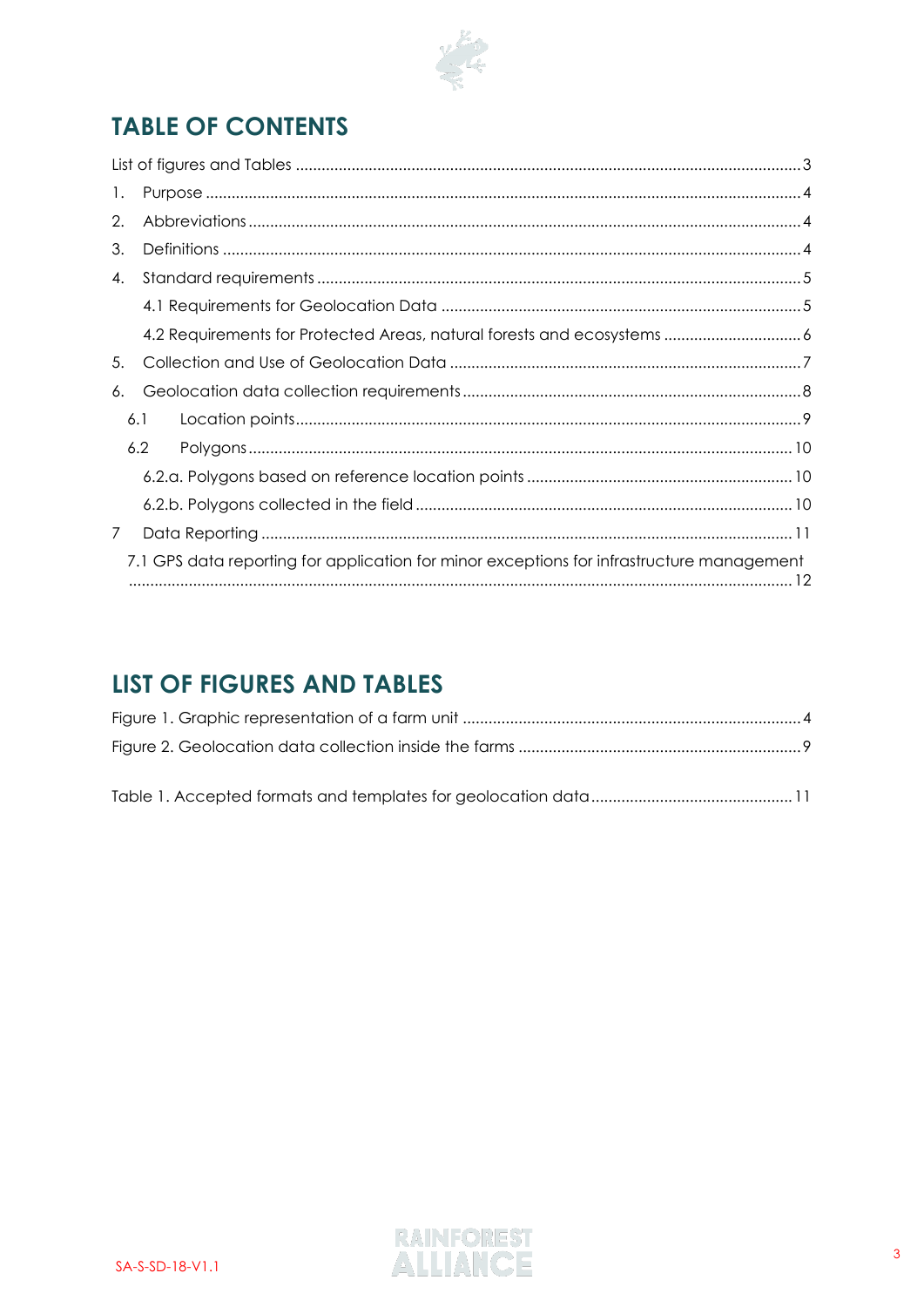

### <span id="page-3-0"></span>**1. PURPOSE**

Accurate geolocation data is essential to ensure compliance with the 2020 Rainforest Alliance Sustainable Agricultural Standard (referred to as "the Standard" in this document). Deforestation and agricultural production in Protected Areas are important risk topics for many stakeholders in the Rainforest Alliance certification system, and appropriate assurance mechanisms for these issues rely on accurate mapping of farms. Mapping the boundaries of farms is also the best way to obtain an accurate measurement of the farm area, which is the basis for estimating certified yield and appropriate quantities of agrochemicals.

This document details *how Certificate Holders must collect the needed information to comply with the geolocation data requirements* of the Rainforest Alliance Sustainable Agriculture Standard Farm Requirements. In addition, this document must also be used by Certification Bodies to verify geolocation data provided by the Certificate Holder during the audit process.

Please note that some of the tools and IT systems to be used for geospatial data collection and analysis are still under development. Further guidance will be provided as soon as these are ready to be used.

### <span id="page-3-1"></span>**2. ABBREVIATIONS**

- **CB:** Certification Body
- **CH:** Certificate Holder
- **GIS:** Geographical Information System
- **RACP:** Rainforest Alliance Certification Platform

### <span id="page-3-2"></span>**3. DEFINITIONS**

**Farm unit:** A piece of continuous land that is part of a farm. A farm unit can include both agricultural and non-agricultural land with buildings, facilities, water bodies, and other features. See figure below for the illustration of this explanation.



*Figure 1. Illustration of a farm unit*

<span id="page-3-3"></span>**Farm:** All land and facilities used for agricultural production and processing activities under the geographical scope of the farm applicable for Rainforest Alliance certification. A farm may be composed of several neighboring or geographically separate farm units within one country, provided that they are under a common management body. All farms and farm units falling within this geographical scope must comply with the 2020 Rainforest Alliance Sustainable Agriculture Standard, even when a different crop from the certified one is also cultivated (e.g. farm/farm unit with a plantation of rice belonging to a producer who is part of a certified group for coffee that falls within the same geographical scope).

A farm may be composed of several neighboring or geographically separate units of land within one country if they are under a common management body.

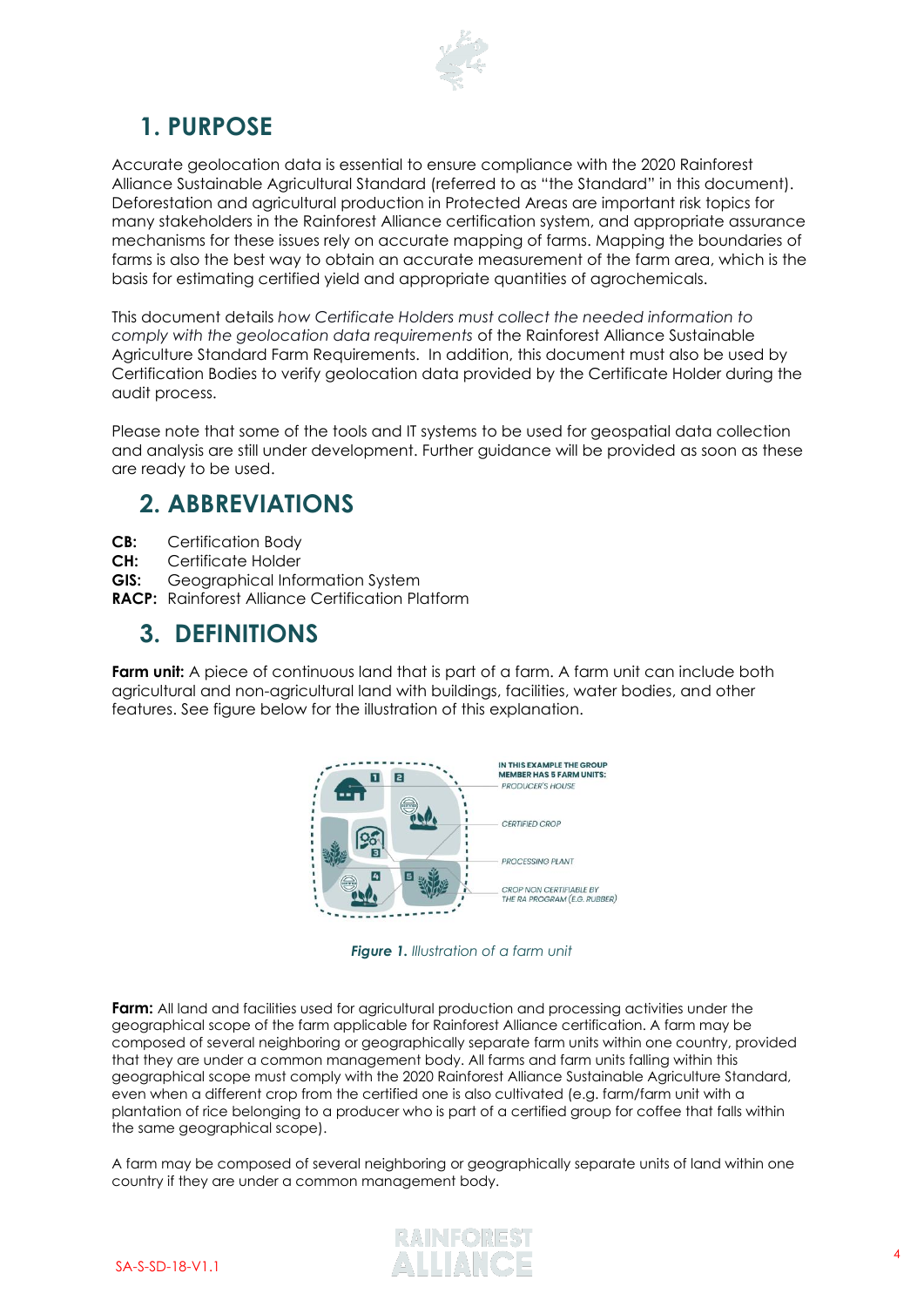

**Geolocation data:** Data that identifies the geographic location of farms and boundaries of farms, farm units, and other facilities of the Rainforest Alliance certificate holders. Geolocation data is represented by coordinates generally collected through Global Positioning Systems (GPS) mapping using either individual location points (including envelopes) or polygons which define the full boundaries of the relevant area.

**Location point:** A pair of latitude/longitude coordinates collected through Geographic Information Systems (*GIS*) Data. The location point is a single data point. It can be used to represent the location of a farm/farm unit when no polygon information is available. Location points should be taken at the center of the farm unit. If a farm consists of multiple farm units, the location point should be taken at the center of the largest farm unit.

**Polygon (geographic polygon):** A geographic boundary that encloses an area representing a farm/farm unit. Such polygons can be mapped and coded with essential data about the farm (referred to as attributes), such as farm ID, farm area (hectares), production area, crop, owner, certification status.

**Risk maps:** Maps showing risk indication levels for key topics related to the Rainforest Alliance certification program. Risk maps for deforestation and encroachment in protected areas are made by combining geolocation data provided by certificate holders with external maps showing forest layers and protected areas.

### <span id="page-4-0"></span>**4. STANDARD** REQUIREMENTS

#### <span id="page-4-1"></span>**4.1 Requirements for Geolocation Data**

The requirements in the 2020 Rainforest Alliance Sustainable Agriculture Standard regarding geolocation data, and its use to support the protection of natural forest and ecosystems and prevent production in Protected Areas are the following:

#### **Requirement 1.2.12 : Core Requirement**

**Applicable to:** *Group Management*

For 100% of the farms, geolocation data of the largest farm unit with the certified crop is available.

For at least 10% of the farms, this is in the form of a GPS polygon. For all other farms, this can be in the form of a location point.

*Please see Annex: S12: Additional Details on requirements for no-conversion*

#### **Requirement 1.2.13: Core Requirement**

**Applicable to:** *Large farms part of a group, Individual certificate holders* A polygon is available of the farm. If the farm has multiple farm units, a polygon is provided for each farm unit.

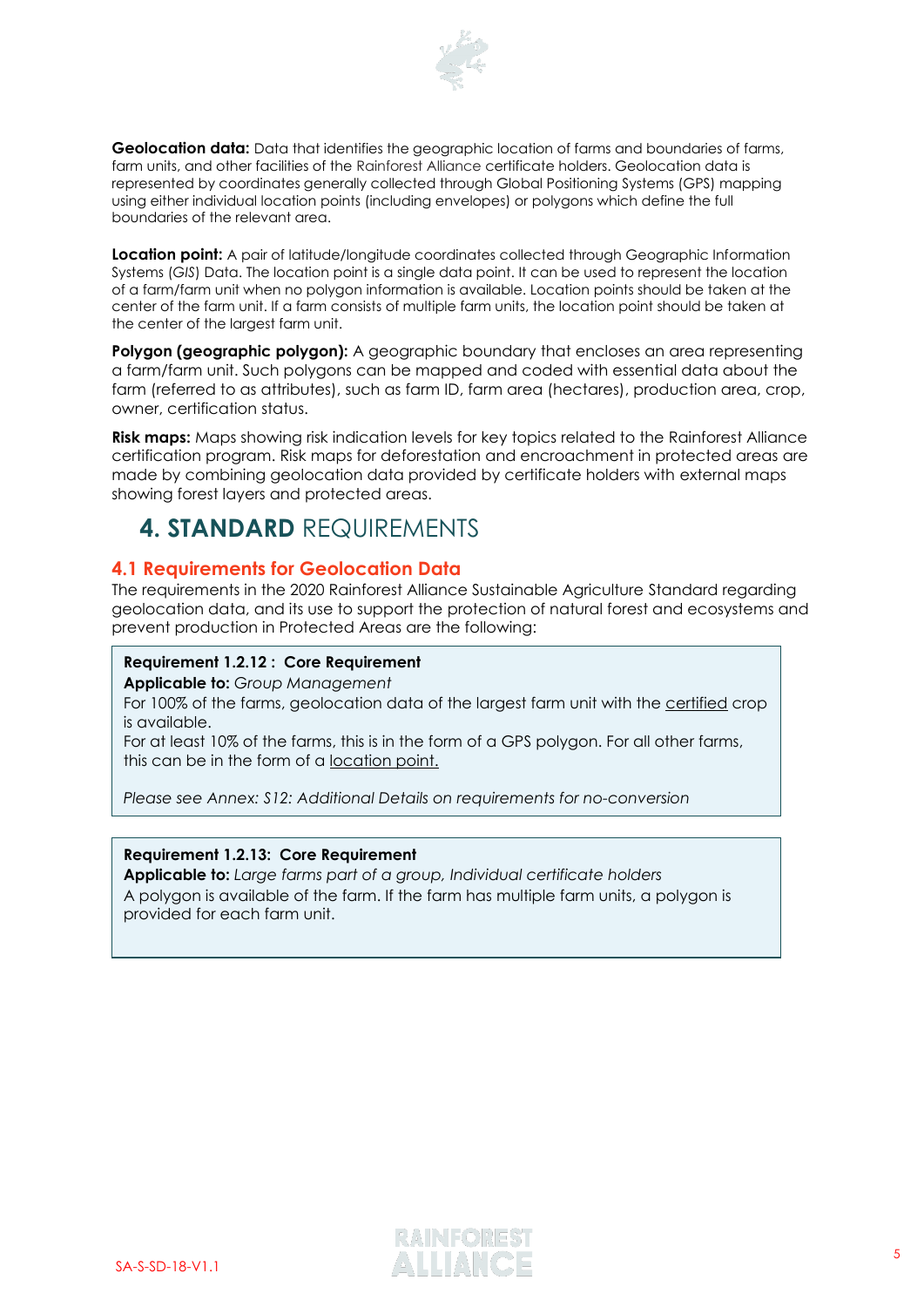

#### **Requirement 1.2.14: L1: Mandatory Improvement**

**Applicable to:** *Group Management* 

Geolocation data is available for 100% of all farm units. At least 30% is in the form of polygons.

Yearly progress on the indicators needs to be shown, corresponding to the target to reach at the end of year three.

#### **Indicator:**

- % of farm units with geolocation data
- % of farm units with polygons

#### **Requirement 1.2.15: L2: Mandatory Improvement**

**Applicable to:** *Group Management*

**1.2.15** Polygons are available for 100% of the farm units.

Yearly progress on the indicators needs to be shown, corresponding to the target to reach at the end of year six.

**Indicator:**

- % of farm units with geolocation data
- % of farm units with polygons

\*Improvement Level:

**Level 1 (L1)** after three years of certification. **Level 2 (L2)** after six years of certification

#### <span id="page-5-0"></span>**4.2 Requirements for Protected Areas, natural forests and ecosystems**

#### **Requirement 6.1.1 Core Requirement**

**Applicable to:** *Small farms and Large farms part of a group, Individual certificate holders*

From January 1st 2014 onward, natural forests and other natural ecosystems have not been converted into agricultural production or other land uses.

*Please see Annex: S12: Additional Details on requirements for no-conversion*

#### **Requirement 6.1.2: Core Requirement**

**Applicable to:** *Small farms and Large farms part of a group, , Individual certificate holders*

Production or processing does not occur in protected areas or their officially designated buffer zones, except where it complies with applicable law.

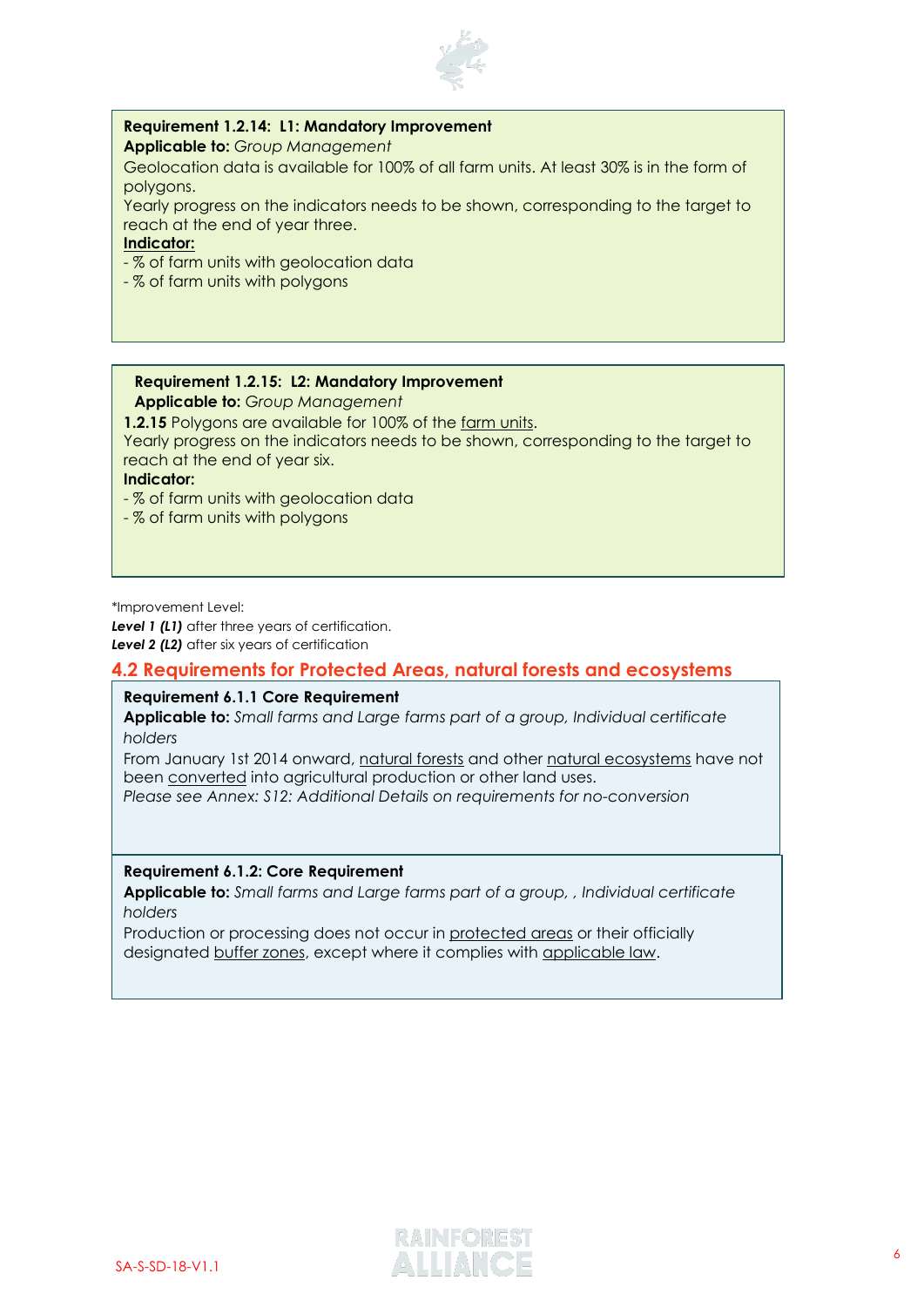

### <span id="page-6-0"></span>**5. COLLECTION AND USE OF GEOLOCATION DATA**

CHs must provide geolocation data to the Rainforest Alliance Certification Platform (RACP) in compliance with the Standard requirements and Certification and Auditing Rules. Specifically:

• **Certification Rule 1.4.12:** All farm CHs shall provide geodata in the RACP based on which the RACP will provide geodata registration risk maps, and applicable mitigations actions (for more information on geodata, see Annex: Guidance D: on Geolocation data requirements and geodata risk maps).

CHs must provide and/or update their geolocation data annually before the transition audit and each (re)certification and surveillance audit. This geolocation data will be used by Rainforest Alliance to produce the risk maps for deforestation and protected area based on the geolocation data provided by CHs. CHs, therefore, need to collect accurate information. Internal inspectors must review and verify geolocation data which will also be checked during the external audit process.

CHs may spread the collection of polygon data to the required percentage and format across the period before the certification audit. Therefore, CHs should include yearly targets for geolocation data collection in the Management Plan. These targets must prioritize data collection from high-risk farms. CHs can use Rainforest Alliance risk to target high-risk areas when planning the collection of polygons. Risk targeting will be verified during the external audit.

CHs are expected to use the deforestation and encroachment risk assessments provided by the Rainforest Alliance to support their implementation of the standard requirements by implementing appropriate mitigation actions as required by the Certification Rules:

• **Certification Rule 1.4.13** For every risk identified the CH shall implement mitigation actions. Mitigation actions provided by any Rainforest Alliance tool are strongly recommended, but the CH may change them if other actions are considered more appropriate to address the risk.

Risk management measures that need to be implemented to address the risks of deforestation and encroachment in protected areas must be included in the CH's own **Risk Assessment** and **Management Plan**. Better geolocation data provided by the CH (e.g. polygons instead of location points) will result in more accurate risk maps and better insights to identify mitigation measures. Identification and implementation of mitigation actions will also be checked during the external audit process<sup>1</sup>

<sup>&</sup>lt;sup>1</sup> CBs are also required to use the risk maps as indicated in the Certification and Auditing Rules AR5 and AR6

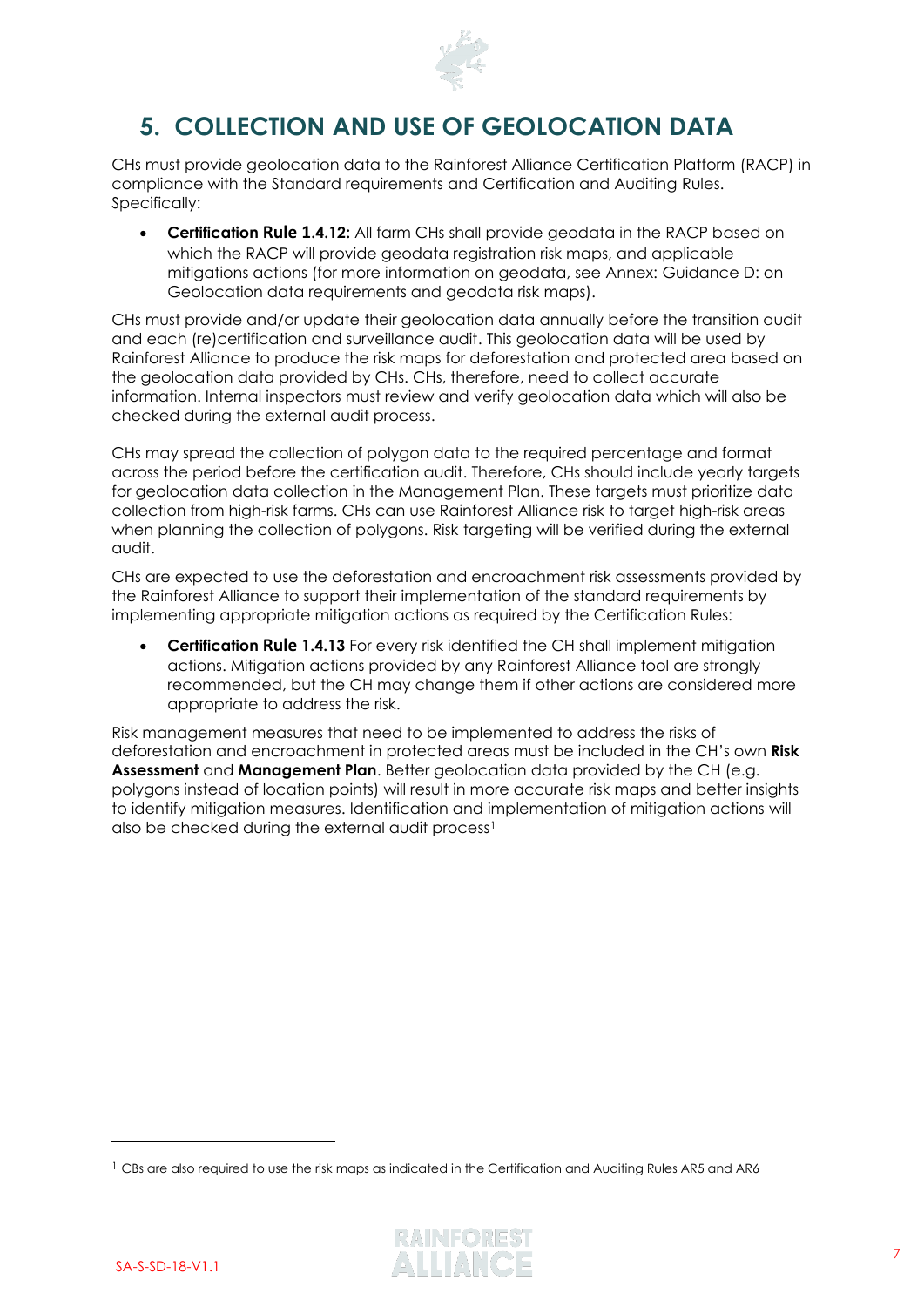

# <span id="page-7-0"></span>**6. GEOLOCATION DATA COLLECTION REQUIREMENTS**

CHs are responsible for providing geolocation data in the form of location points and polygons. In the case of farm units, non-agricultural land should also be included, such as buildings and facilities, conservation set-asides (such as riparian buffer zones), water bodies, and any other features related to the certified operations.

Below is a summary of the methods that CHs can use for collecting location points and polygons. Additional step-by-step instructions are available in *Guidance D: Geolocation data and Risk maps.* Geolocation data must meet all the format requirements mentioned in *Chapter 7* of this document before being uploaded into the RACP.

The diagram below shows 3 cases of farms with one or multiple farm units and explains where the geolocation data must be collected. Please note that farm units don't necessarily need to be next to each other. They can also be widely dispersed and/or at a distance from one another.



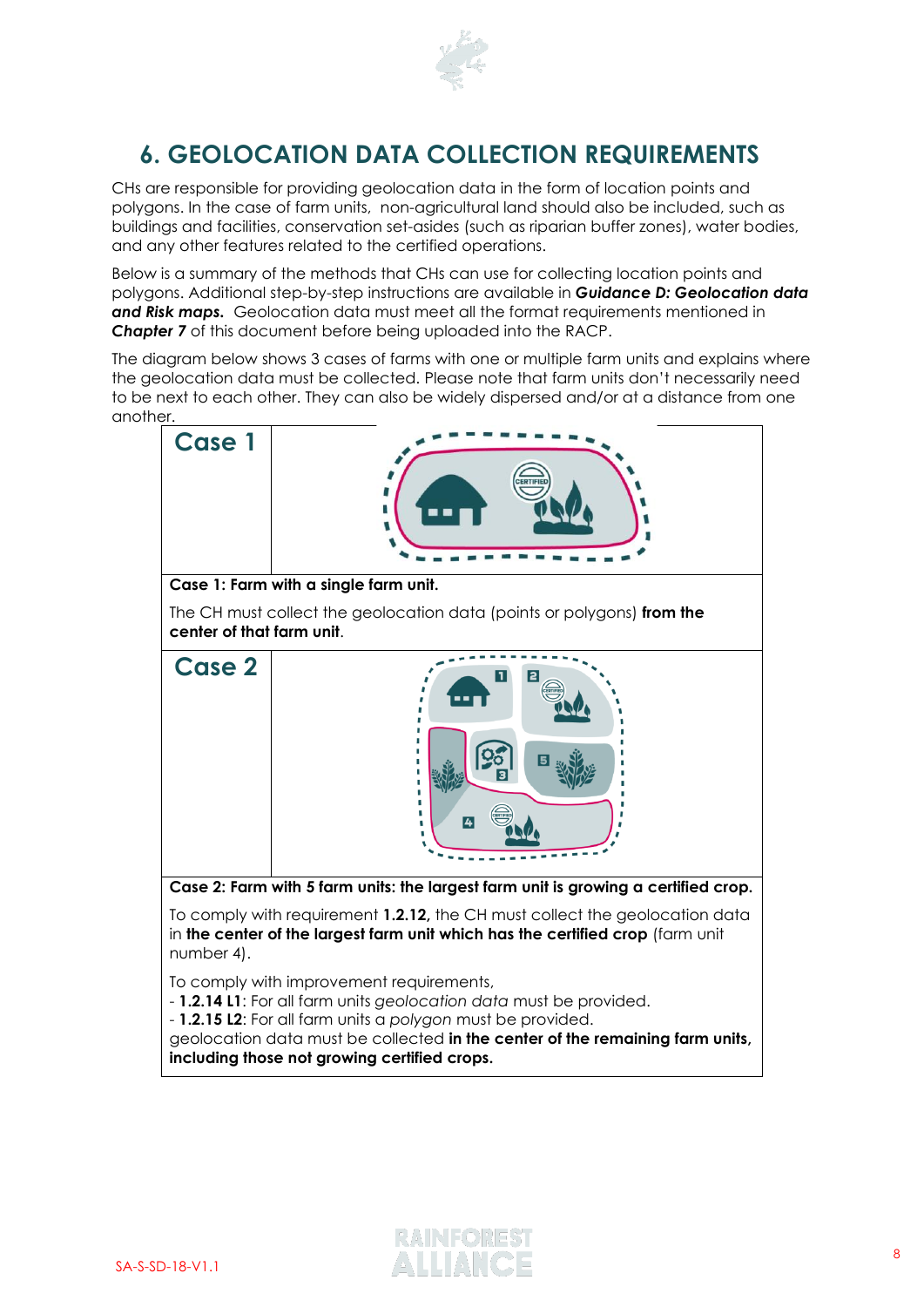



*Figure 2. Geolocation data collection requirements inside the farms*

<span id="page-8-1"></span>Please note that the requirement to provide geolocation data of farm units with noncertified crops will not be mandatory for the transition audits

### **6.1 LOCATION POINTS**

<span id="page-8-0"></span>Location points must be collected following the requirements below:

- 1. Coordinates must be taken as close as possible to the center of the farm/farm unit, considering the internal farm conditions (high cliffs, rivers, irregular and dangerous terrain).
- 2. The location of the point must be marked by the person taking the coordinates (e.g. stick in the ground, marking a nearby tree etc.) This is to ensure that the same location is used by internal inspectors or auditors to verify the data.
- 3. The coordinates must be reported in latitude and longitude in that order.
	- a. Latitude: Are the coordinates determining the North / South position in degrees from the equator, (+) would be North of the equator (-) would be South of the equator
	- b. Longitude: Are the coordinates determining the East / West position in degrees of the location from the Greenwich meridian, (+) would be East, and (-) would be West of the Greenwich meridian.
	- c. Further information on latitude and longitude can be found [here.](https://en.wikipedia.org/wiki/Geographic_coordinate_system#Latitude_and_longitude)
	- d.
- 4. Transposed recording of the latitude and longitude values should be avoided (See *Guidance D. Geolocation data and Risk Maps for more information)*. The coordinates must be reported in decimal degrees format with 4 decimal points (i.e. Latitude: 9.7611; Longitude: -84.1872). If you have coordinates in degrees, minutes, seconds, these can be converted into decimal degrees in 2 ways: s
	- a. using an online tool such as [http://www.latlong.net/degrees-minutes](http://www.latlong.net/degrees-minutes-seconds-to-decimal-degrees)[seconds-to-decimal-degrees](http://www.latlong.net/degrees-minutes-seconds-to-decimal-degrees) or [https://www.engineeringtoolbox.com/utm](https://www.engineeringtoolbox.com/utm-latitude-longitude-)[latitude-longitude-](https://www.engineeringtoolbox.com/utm-latitude-longitude-)[d\\_1370.html](https://www.engineeringtoolbox.com/utm-latitude-longitude-d_1370.html)
	- b. converting to decimal degrees (e.g. in Excel) by applying the following equation: Decimal degrees = degrees + minutes/60 + seconds/3600
- 5. The decimal degree coordinates must have the correct + or sign. Points in the southern and western hemispheres have negative latitudes (-); Points in the northern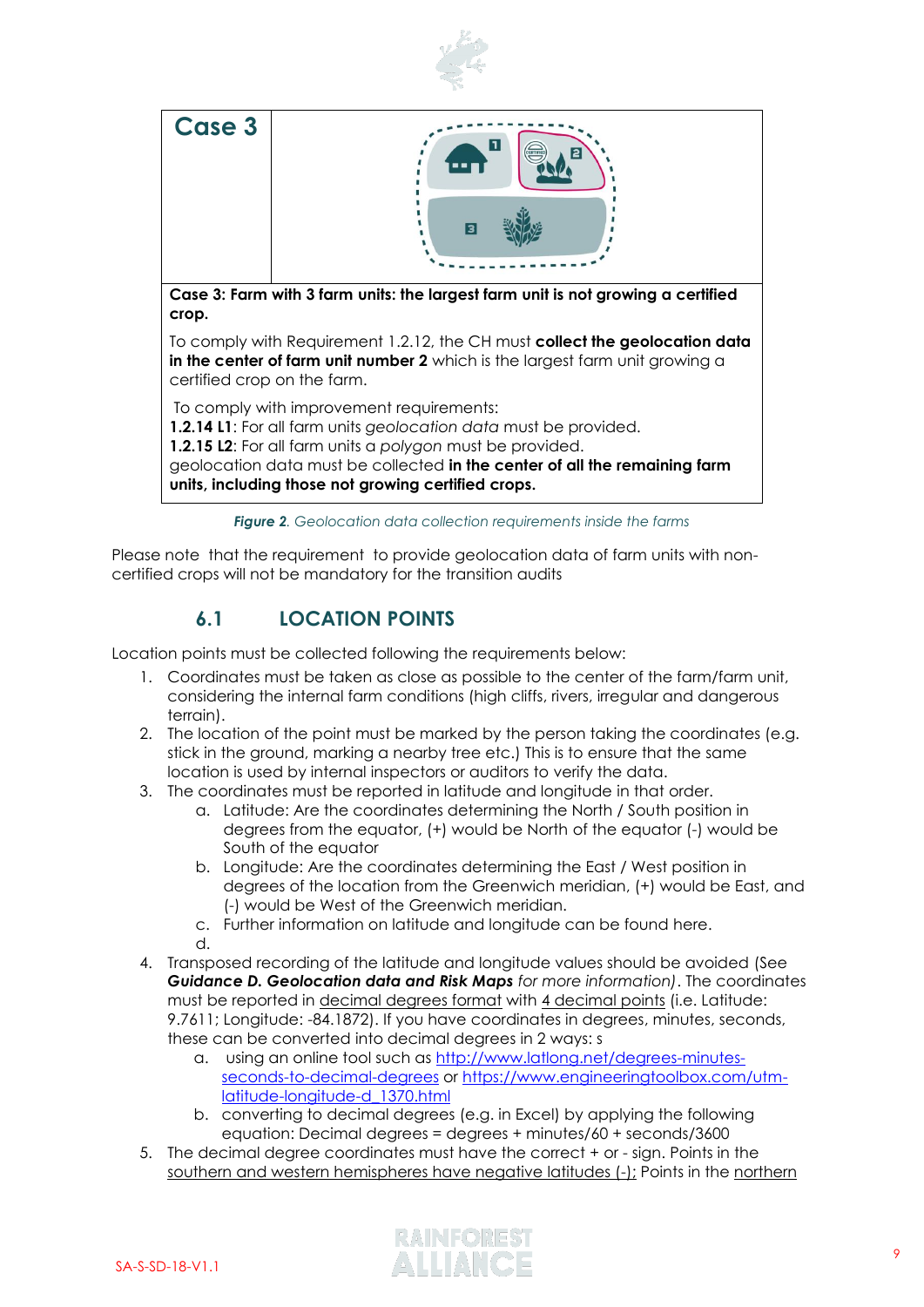

and eastern hemispheres have positive longitudes (+). However, it is unnecessary to include a "+" sign, e.g. Latitude: 9.7611; Longitude: -84.1872.

- 6. The coordinates must be stored in number format and cannot include any nonnumerical characters such as the degrees symbol (°). This can be checked in Excel using the ISNUMBER() and the NUMBERVALUE() functions.
- 7. The coordinates must be provided in the RACP or any other tool indicated by the Rainforest Alliance and using the template required by the Rainforest Alliance.

Further information on appropriate technologies to collect location point data is available in *Guidance D. Geolocation data and risk maps.*

### **6.2 POLYGONS**

<span id="page-9-0"></span>Polygons must always be provided by single/multi-farm CHs. Groups must provide polygon data for an increasing proportion of farm units over time, from 10% in the first year of certification to 100% in improvement L2 after six years.

Polygons can only be submitted directly in the RACP from September 2021. Before this date, all polygons must be provided to the CB outside the RACP (via email for example).

For the core requirement 1.2.12, polygons must be provided for the **largest farm unit with the certified crop** if the farm has multiple farm units (see [Figure 2](#page-8-1) above).

If the group includes both small and large farms, the CH must provide the required percentage of polygons for the small farms (10%, 30%, or 100%) **and** polygons for **all the large farms** as indicated in 1.2.13. The polygons of the large farms cannot be part of the percentage of polygons mentioned in 1.2.12, 1.2.14, and 1.2.15.

Polygons can be mapped and coded with essential data about the farm (referred to as attributes), such as farm ID, farm area (hectares), production area, crop, owner, certification status. To submit polygons in the RACP each polygon must have the farm unit ID included.

CHs can collect polygons using either of the two methodologies set out below. For detailed instructions on how to do this, refer to *Guidance D: Geolocation data and Risk Maps*:

#### <span id="page-9-1"></span>**6.2.a. Polygons based on reference location points**

Polygon data shall not be collected based only on deskwork because of the high risk of imprecision. As a minimum, **all reference location points need to be collected in the field,** and these can then be used to draw the farm/farm unit polygons (desktop).

#### <span id="page-9-2"></span>**6.2.b. Polygons collected in the field**

Farm boundary polygons collected in the field should be reviewed in a map such as a GIS software or Google My Maps or Google Earth to identify and correct any inconsistencies (the Guidance documents with more information on how to use these tools is available online). Farm units should not overlap. Farm units next to each other should share a common boundary. Boundaries that are known to follow features that are easy to see in the imagery (such as roads and rivers) can be used to finetune the polygon mapping. Before submitting the polygons to the RACP the correct farm unit ID must be included with the polygon.

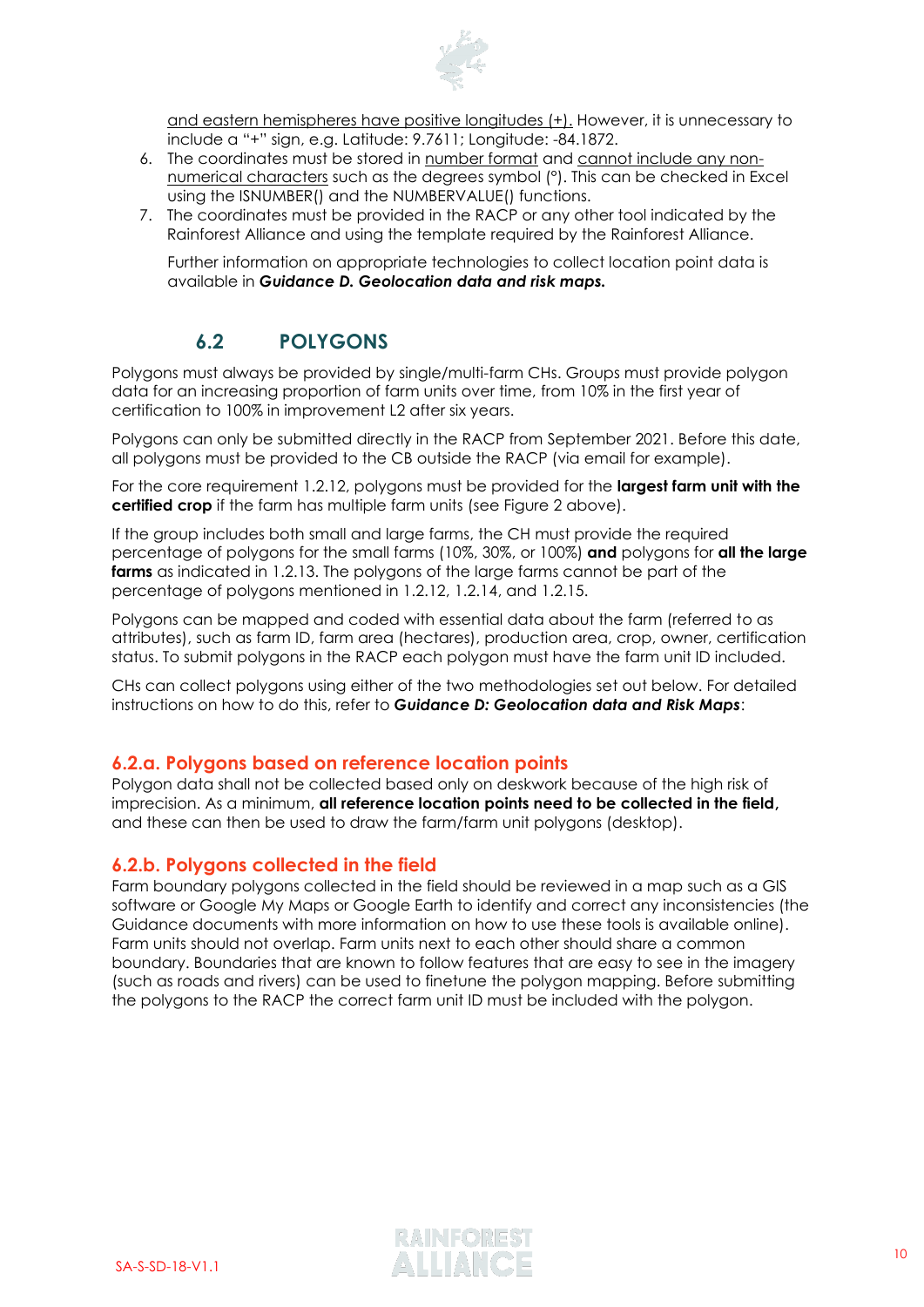

# <span id="page-10-0"></span>**7 DATA REPORTING**

[Table 1](#page-10-1) below indicates the files and accepted formats that must be used when reporting geolocation data in the RACP as per the standard requirements.

| Standard<br>requirement                                                     | Files to be submitted                                                                                                                                                  | <b>Accepted format</b>                                                                                                 |
|-----------------------------------------------------------------------------|------------------------------------------------------------------------------------------------------------------------------------------------------------------------|------------------------------------------------------------------------------------------------------------------------|
| 1.2.12<br>$(100\% \text{ of }$<br>geolocation<br>data at farm               | One file with the location points* for 90%<br>of the farms.<br>*Point collected in largest farm unit with<br>certified crop, in case of multiple farm units.           | Annex \$13: Group Member<br>$\bullet$<br>Registry (GMR) template (using<br>the columns for latitude and<br>longitude). |
| level)                                                                      | <b>One</b> file with the polygons* for at least<br>10% of the farms<br>*Polygon Collected in largest farm unit with<br>certified crop, in case of multiple farm units. | KML or GeoJSON.                                                                                                        |
| 1.2.13                                                                      | <b>One</b> file with the polygons of the farm,<br>including all farm units.                                                                                            | KML or GeoJSON.                                                                                                        |
| 1.2.14(L1)<br>(100% of<br>geolocation<br>data at farm<br><b>unit</b> level) | <b>One</b> file with the location points for 70%<br>of the farm units.                                                                                                 | Annex \$13: Group Member<br>$\bullet$<br>Registry (GMR) template (using<br>the columns for latitude and<br>longitude). |
|                                                                             | <b>One</b> file with the polygons for at least<br>30% of the farm units.                                                                                               | KML or GeoJSON.                                                                                                        |
| 1.2.15(L2)                                                                  | <b>One</b> file with the polygons for 100% of<br>the farm units.                                                                                                       | KML or GeoJSON.<br>$\bullet$                                                                                           |

<span id="page-10-1"></span>*Table 1. Accepted formats and templates for geolocation data*

Please note:

- I. When large farms are part of a group, the requirement applicable to these large farms is 1.2.13, and the provided file shall contain the polygons of **all** the large farms part of the group.
- II. Groups with a mix of small farms and large farms must provide the files mentioned in standard requirements 1.2.12 / 1.2.14 / 1.2.15 **and** 1.2.13. This means that the CH needs to provide 3 files:
	- a. GMR with the points of the farms/farm units applicable
	- b. KML or GeoJSON with the polygons of the smallholder farm/farm units and
	- c. KML of GeoJSON with the polygons for the large farms part of the group
- III. When preparing for the first audit, the CH must provide the applicable files mentioned in [Table 1](#page-10-1) above.
- IV. A CH can only provide additional files containing polygons if they already have an approved GMR in the RACP

When providing the location points, the file shall have the following data points:

- $\checkmark$  Group Member's identification number,
- $\checkmark$  Farm National ID
- $\checkmark$  Farm internal ID (if the national ID is not available)
- ✓ Farm area
- ✓ Farm unit ID
- $\checkmark$  Farm unit area (for farm units)

*Note: KML or GeoJSON files provided must at least be accompanied with the Farm unit ID.*